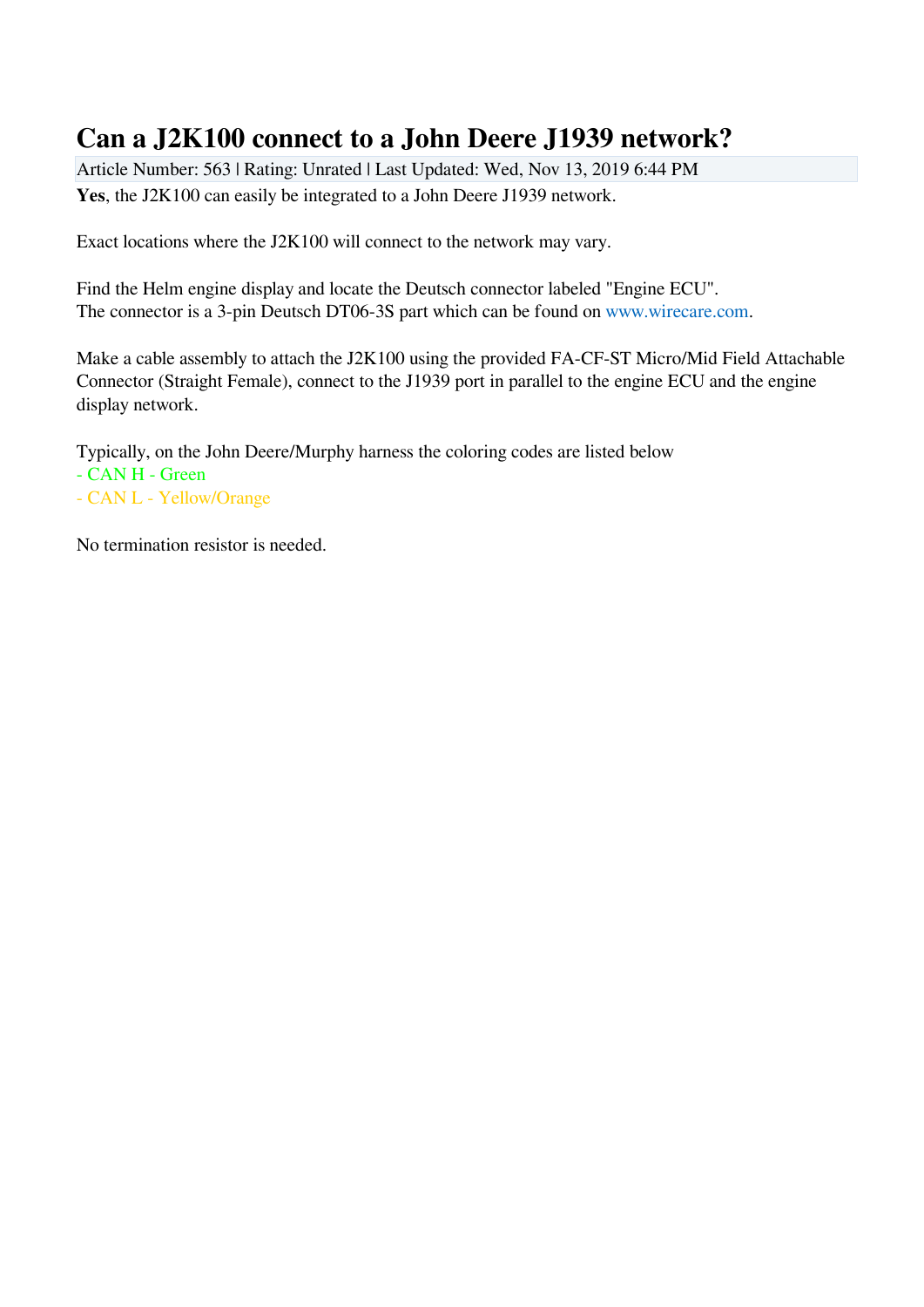

An alternative method if a more "plug interconnect" option is desired, adding a "T" harness and 2 qty DT06-3S setups are listed below.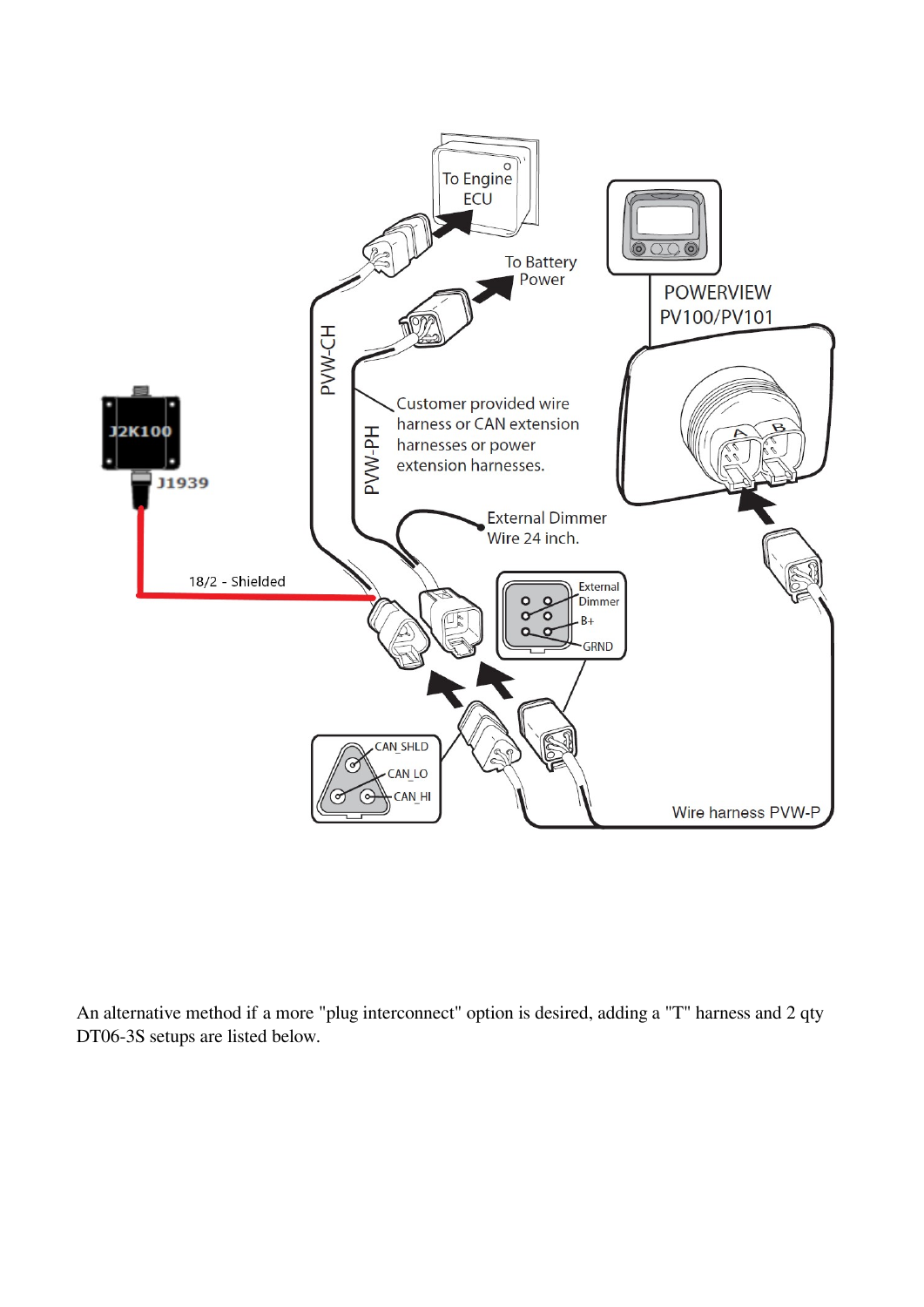

\* The John Deere engine may also have a 9-pin diagnostic connector in the engine room that provides J1939 access as well.

Posted - Wed, Nov 21, 2012 5:50 PM. This article has been viewed 16359 times.